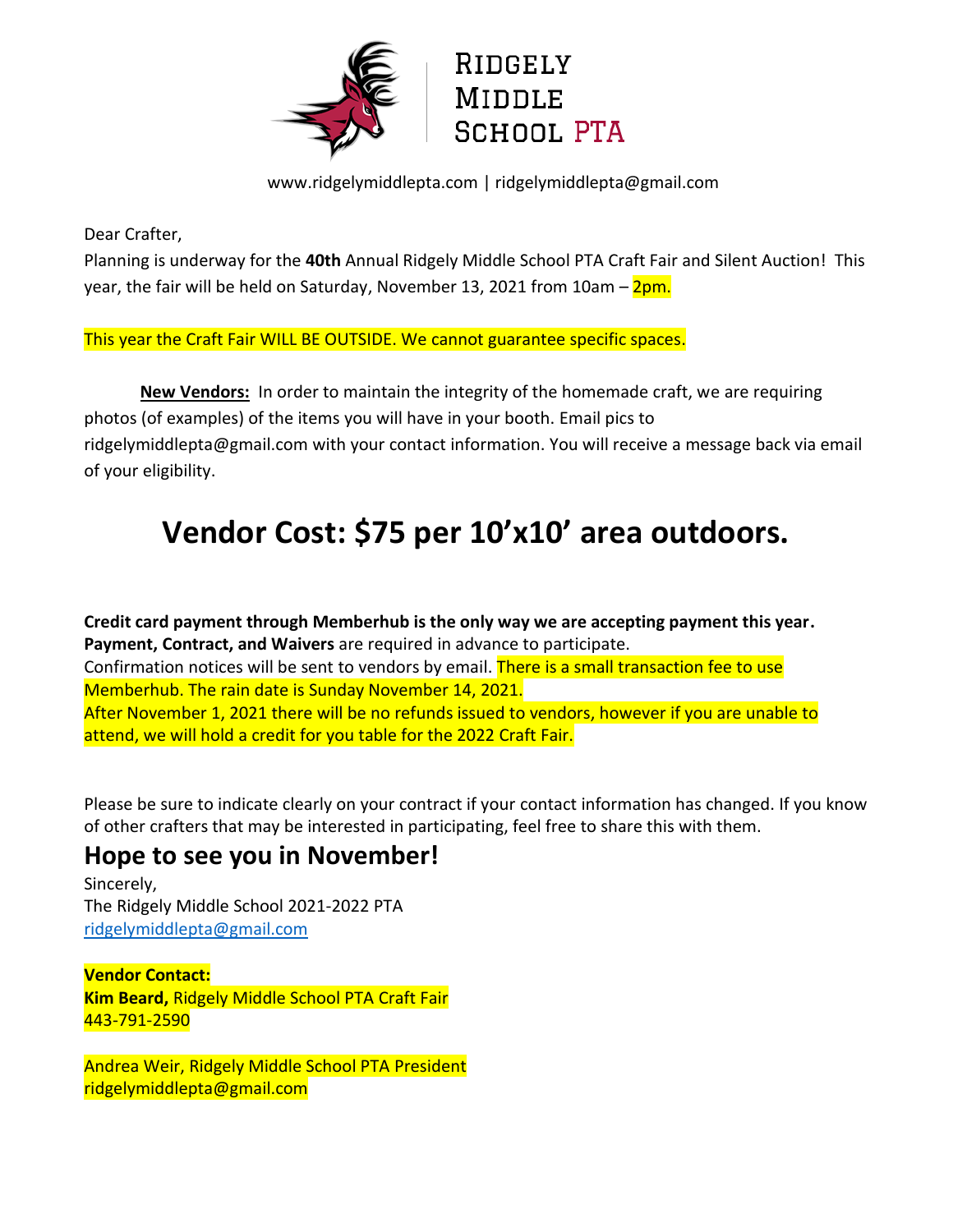#### Vendor Registration Contract for the 40th Annual Ridgely Middle School PTA Craft Fair Saturday, November 13, 2021 10am-2pm

Spaces are \$75 per space. Payment accepted online at: <https://ridgelymiddlepta.new.memberhub.store/store>

Note that electricity & Wifi are **not available**, and tables and chairs are not provided. If you plan on accepting credit cards or online payments you should consider bringing a hotspot, accepting funds through a cash app payments or checks.

Please **FILL** all spaces on this form. Please include a current email address and phone number.

| I acknowledge that I must pay taxes on income made at this event or through the online store per IRS and<br>Maryland laws. Please initial: _____________ |  |  |
|----------------------------------------------------------------------------------------------------------------------------------------------------------|--|--|
| Description of craft items:<br>Crafters may offer no less than 80% handmade items. Commercial items or direct selling items are not<br>permitted.        |  |  |
|                                                                                                                                                          |  |  |
| Years participating at RMS Craft Show (for promotional reasons):<br>First Year (Welcome)                                                                 |  |  |
| I am a returning vendor from last year<br><u>Learnely</u> Ensists any Learnely year.<br>Number of Spaces at \$75 ______ spaces = \$                      |  |  |
|                                                                                                                                                          |  |  |

#### **Completed contracts and waivers should be emailed to:**

#### **RidgelyMiddlePTA@gmail.com**

\*Rain Date: This term will be determined by the RMS PTA, Inc. by 5am the morning of the event. Extreme cold temp, high winds, or other acts of nature may constitute a delay or cancellation.